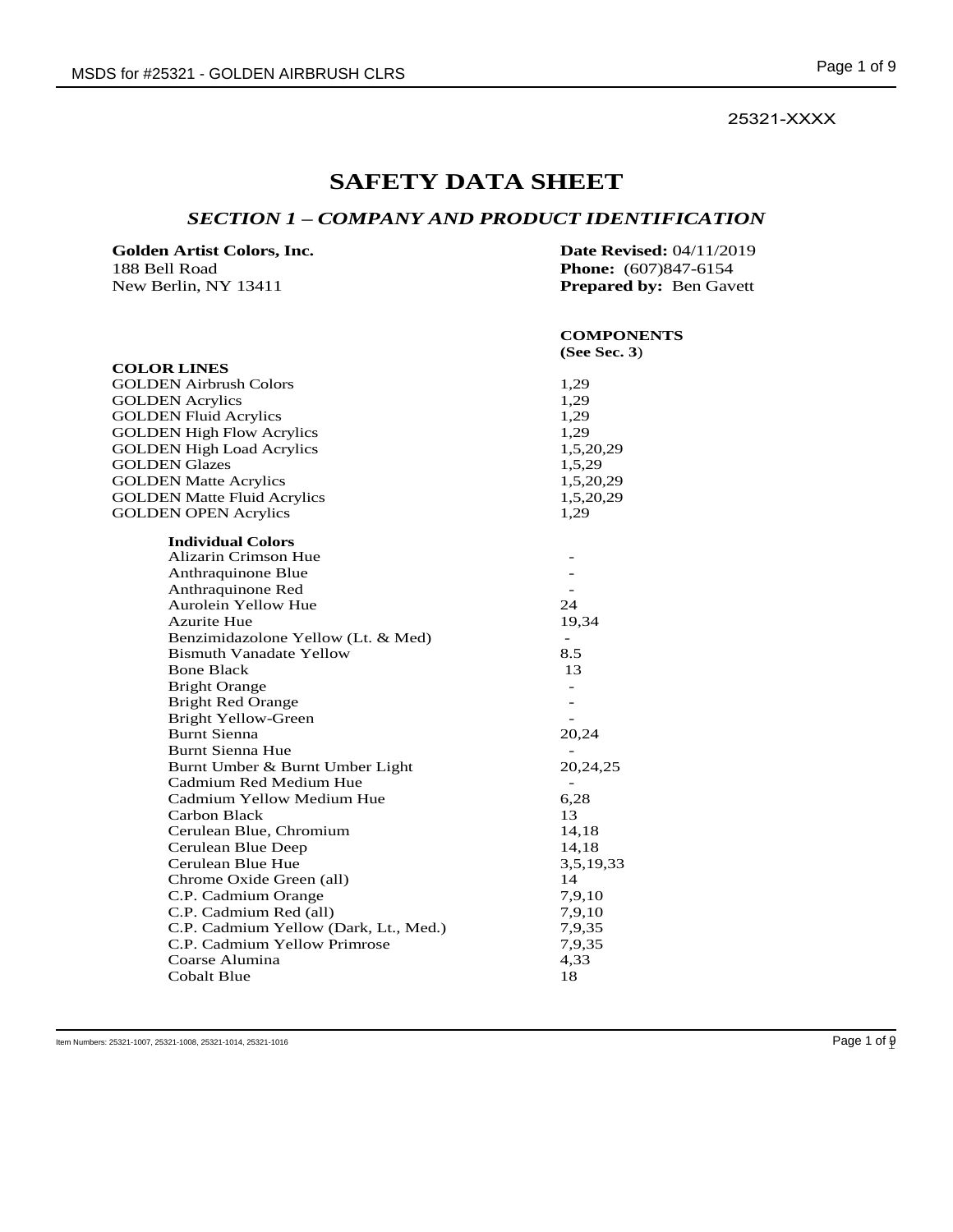| <b>Cobalt Blue Hue</b>                     | 19,33                    |
|--------------------------------------------|--------------------------|
| Cobalt Green                               | 14,18                    |
| Cobalt Teal                                | 18                       |
| <b>Cobalt Titanate Green</b>               | 6,18,28                  |
| Cobalt Turquoise                           | 14,18                    |
| <b>Cobalt Violet Hue</b>                   | 34                       |
| Deep Violet                                | $\overline{\phantom{a}}$ |
| Diarylide Yellow                           |                          |
| Dioxazine Purple                           |                          |
| Fluorescent (all colors)                   | 22                       |
| Graphite Gray                              | 23                       |
| Green Gold                                 | 8,28                     |
| Hansa Yellow (Lt., Med. & Opaque)          | $\blacksquare$           |
| Hookers Green Hue (Airbrush Line)          | 13,19                    |
| Hookers Green Hue (GOLDEN Acrylic Line)    | 28                       |
| Indian Yellow Hue                          | 28                       |
| <b>Interference Colors</b>                 | 27,33                    |
| Interference Colors (Color Travel)         | 5,33                     |
| Iridescent Black Mica Flake                | 27                       |
| Iridescent Bright Gold                     | 27,28,33                 |
| <b>Iridescent Bronze</b>                   | 19,24,27                 |
| Iridescent Copper (and Coarse)             | 24, 27, 33               |
| Iridescent Copper Lt. (and Coarse)         | 24,27                    |
| Iridescent Gold (and Coarse)               | 24, 27, 33               |
| Iridescent Gold Deep                       | 24, 27, 33               |
| Iridescent Gold Mica Flake (Small & Large) | 27                       |
| Iridescent Pearl (and Coarse)              | 27,33                    |
| Iridescent Pearl Mica Flake                | 27                       |
| Iridescent Silver                          | 23, 27, 33               |
| Irid. Stain. Steel (Coarse and Fine)       | 15,28                    |
| Jenkins Green                              | 8, 19, 28                |
| Light Green (Blue Shade)                   | 33                       |
| Light Green (Yellow Shade)                 | 33                       |
| Light Magenta                              | 33                       |
| Light Turquois (Phthalo)                   | 19,33                    |
| Light Ultramarine Blue                     | 33                       |
| Light Violet                               | 33                       |
| Manganese Blue Hue                         | 34                       |
| Mars Black                                 | 24                       |
| Mars Yellow                                | 24                       |
|                                            | 33                       |
| Medium Magenta<br><b>Medium Violet</b>     | 33                       |
| Micaceous Iron Oxide                       | 24                       |
|                                            | $\overline{\phantom{a}}$ |
| Naphthol Red (Lt. & Med.)                  |                          |
| Naples Yellow Hue                          | 24,33                    |
| Neutral Grays (all)<br>Nickel Azo Yellow   | 5, 20, 24, 25, 33        |
|                                            | 26,28                    |
| Paynes Gray                                | 13                       |
| Perm. Green Lt.<br>Perm. Green Dark        | 19<br>19                 |
|                                            |                          |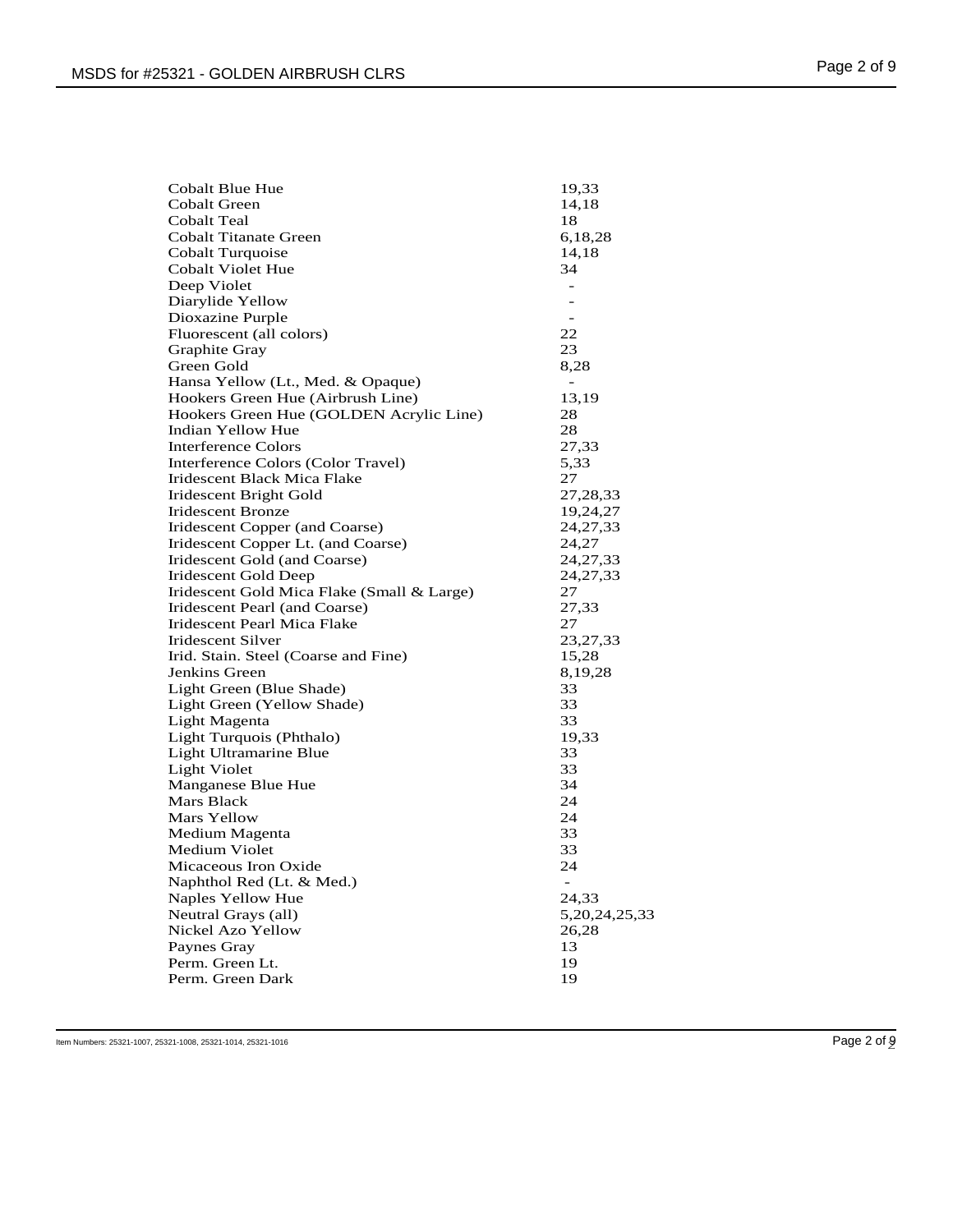| Permanent Maroon                |                          |
|---------------------------------|--------------------------|
| Permanent Violet Dark           |                          |
| Phosphorescent                  | 35                       |
| Phthalo Blue GS                 | 19                       |
| Phthalo Blue RS                 | 19                       |
| Phthalo Green BS                | 19                       |
| Phthalo Green YS                | 19                       |
| Primary Cyan                    | 19,20                    |
| Primary Magenta                 | 20                       |
| Primary Yellow                  | 20                       |
| Prussian Blue Hue               | 19                       |
| Pyrrole Colors (all)            | $\overline{\phantom{a}}$ |
| Quinacridone Burnt Orange       | 31                       |
| Quinacridone Crimson            | 31                       |
| Quinacridone/Nickel Azo Gold    | $\overline{\phantom{a}}$ |
| Quinacridone Magenta            | $\overline{a}$           |
| <b>Ouinacridone Red</b>         | 25                       |
| Quinacridone Red Lt.            | 30                       |
| Quinacridone Violet             | $\overline{\phantom{a}}$ |
| Raw Sienna                      | 20,24                    |
| Raw Sienna Hue                  |                          |
| <b>Raw Umber</b>                | 20,24,25                 |
| Raw Umber Hue                   | 13                       |
| Red Oxide                       | 24                       |
| Sap Green Hue                   | 13, 19, 24, 28           |
| Sepia                           | 13,24,28                 |
| <b>Shading Gray</b>             | 13                       |
| Smalt Hue                       | 13                       |
| Teal                            | 3,519,33                 |
| Terre Verte Hue                 | 14,20                    |
| Titan Buff                      | 20,33                    |
| Titan Green Pale                | 3,5,19,33                |
| Titanate Yellow                 | 6,28                     |
| Titanium White                  | 3,5,33                   |
| Transparent Brown Iron Oxide    | 13,24                    |
| Transparent Red Iron Oxide      | 24                       |
| <b>Transparent Shading Gray</b> | 13                       |
| Transparent Yellow Iron Oxide   | 24                       |
| Turquoise (Phthalo)             | 19                       |
| <b>Ultramarine Blue</b>         |                          |
| <b>Ultramarine Blue Hue</b>     | 3,5,19,33                |
| Ultramarine Violet              |                          |
| Van Dyke Brown Hue              | 13,24                    |
| Vat Orange                      | $\overline{\phantom{a}}$ |
| Violet Oxide                    | 24                       |
| Viridian Green Hue              | 28,34                    |
| <b>Yellow Ochre</b>             | 20,24,                   |
| <b>Yellow Oxide</b>             | 24                       |
| Zinc White                      | 34                       |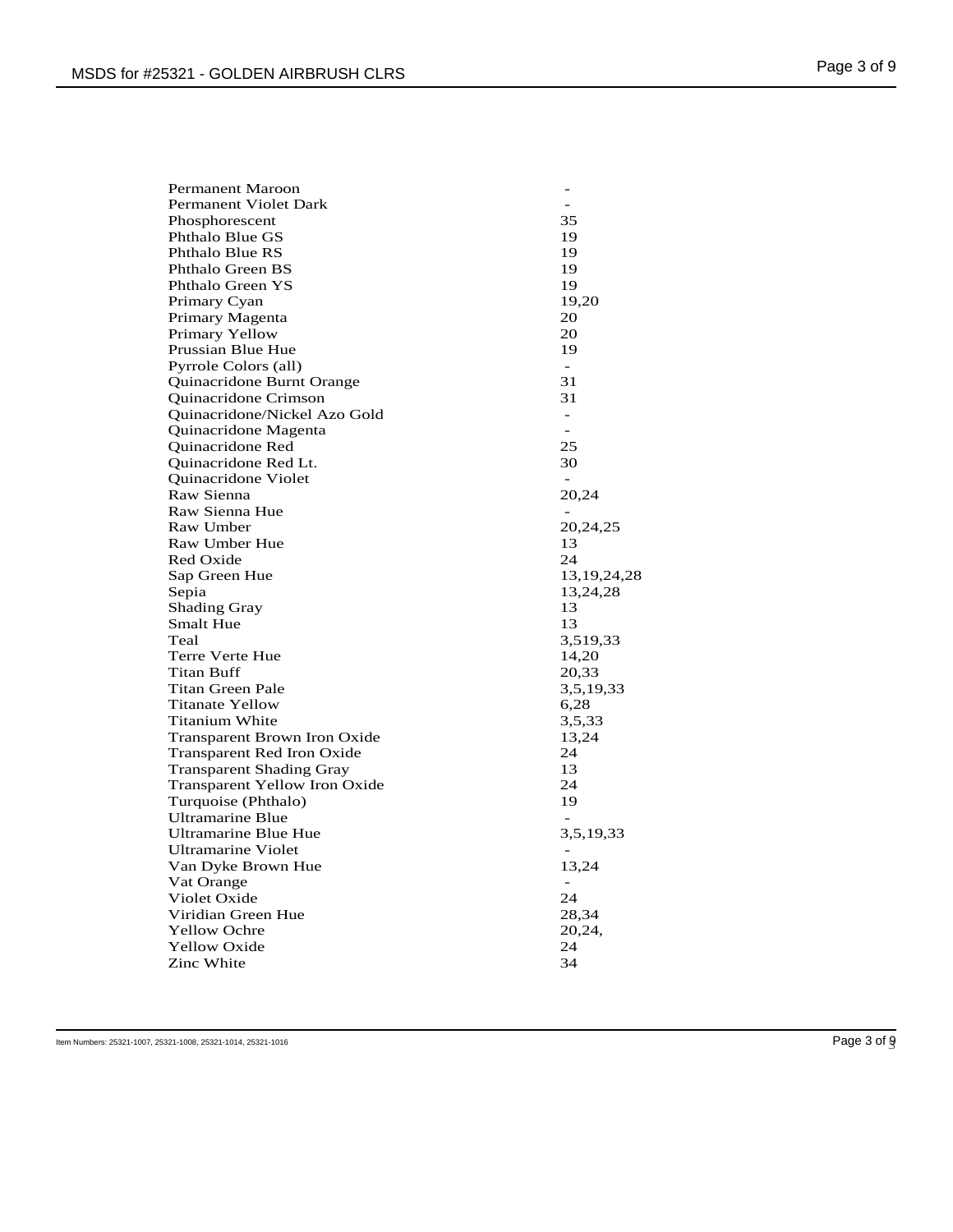|  | <b>GOLDEN GELS, MEDIUMS, GESSOS &amp; GROUNDS</b> |
|--|---------------------------------------------------|
|--|---------------------------------------------------|

|                                  |                                                                                                                                                                                                                                                                                                                                                                                                                                                                                                                                                  | 1,29         |
|----------------------------------|--------------------------------------------------------------------------------------------------------------------------------------------------------------------------------------------------------------------------------------------------------------------------------------------------------------------------------------------------------------------------------------------------------------------------------------------------------------------------------------------------------------------------------------------------|--------------|
|                                  |                                                                                                                                                                                                                                                                                                                                                                                                                                                                                                                                                  | 1,29         |
|                                  |                                                                                                                                                                                                                                                                                                                                                                                                                                                                                                                                                  | 1,5,20,29    |
|                                  |                                                                                                                                                                                                                                                                                                                                                                                                                                                                                                                                                  | 1,5,29       |
|                                  |                                                                                                                                                                                                                                                                                                                                                                                                                                                                                                                                                  | 1,29         |
|                                  |                                                                                                                                                                                                                                                                                                                                                                                                                                                                                                                                                  | 1,5,20,29    |
|                                  |                                                                                                                                                                                                                                                                                                                                                                                                                                                                                                                                                  | 1,5,29       |
|                                  |                                                                                                                                                                                                                                                                                                                                                                                                                                                                                                                                                  | 1,29         |
|                                  |                                                                                                                                                                                                                                                                                                                                                                                                                                                                                                                                                  | 1,5,20,29    |
|                                  |                                                                                                                                                                                                                                                                                                                                                                                                                                                                                                                                                  | 1,5,29       |
|                                  |                                                                                                                                                                                                                                                                                                                                                                                                                                                                                                                                                  | 1,29         |
|                                  |                                                                                                                                                                                                                                                                                                                                                                                                                                                                                                                                                  | 1,5,20,29    |
|                                  |                                                                                                                                                                                                                                                                                                                                                                                                                                                                                                                                                  | 1,5,29       |
|                                  |                                                                                                                                                                                                                                                                                                                                                                                                                                                                                                                                                  | 1,11,29      |
| High Solid Gel (Gloss)           |                                                                                                                                                                                                                                                                                                                                                                                                                                                                                                                                                  | 1,21,29      |
|                                  |                                                                                                                                                                                                                                                                                                                                                                                                                                                                                                                                                  | 1,5,20,21,29 |
|                                  |                                                                                                                                                                                                                                                                                                                                                                                                                                                                                                                                                  | 1,29         |
|                                  |                                                                                                                                                                                                                                                                                                                                                                                                                                                                                                                                                  | 1,5,29       |
| Fine Pumice Gel                  |                                                                                                                                                                                                                                                                                                                                                                                                                                                                                                                                                  | 1,5,29       |
| Coarse Pumice Gel                |                                                                                                                                                                                                                                                                                                                                                                                                                                                                                                                                                  | 1,5,29       |
| Extra Coarse Pumice Gel          |                                                                                                                                                                                                                                                                                                                                                                                                                                                                                                                                                  | 1,5,29       |
| Clear Granular Gel               |                                                                                                                                                                                                                                                                                                                                                                                                                                                                                                                                                  | 1,29         |
| Garnet Gels (Fine)               |                                                                                                                                                                                                                                                                                                                                                                                                                                                                                                                                                  | 1,20,29      |
| Garnet Gels (Coarse)             |                                                                                                                                                                                                                                                                                                                                                                                                                                                                                                                                                  | 1,20,29      |
| Garnet Gels (Extra Coarse)       |                                                                                                                                                                                                                                                                                                                                                                                                                                                                                                                                                  | 1,20,29      |
| Glass Bead Gel                   |                                                                                                                                                                                                                                                                                                                                                                                                                                                                                                                                                  | 1,21,29      |
| <b>Fiber Paste</b>               |                                                                                                                                                                                                                                                                                                                                                                                                                                                                                                                                                  | 1,29         |
| Clear Tar Gel                    |                                                                                                                                                                                                                                                                                                                                                                                                                                                                                                                                                  | 1,29         |
| Clear Pouring Medium (Thick)     |                                                                                                                                                                                                                                                                                                                                                                                                                                                                                                                                                  | 1,29         |
| Clear Pouring Medium (Thin)      |                                                                                                                                                                                                                                                                                                                                                                                                                                                                                                                                                  | 1,29         |
| Polymer Medium (Gloss)           |                                                                                                                                                                                                                                                                                                                                                                                                                                                                                                                                                  | 1,29         |
| Pouring Medium #3 (Custom)       |                                                                                                                                                                                                                                                                                                                                                                                                                                                                                                                                                  | 1,21,29      |
| Fluid Matte Medium               |                                                                                                                                                                                                                                                                                                                                                                                                                                                                                                                                                  | 1,5,29       |
| Matte Medium                     |                                                                                                                                                                                                                                                                                                                                                                                                                                                                                                                                                  | 1,5,29       |
| <b>Super Loaded Matte Medium</b> |                                                                                                                                                                                                                                                                                                                                                                                                                                                                                                                                                  | 1,20,29      |
| Airbrush Medium                  |                                                                                                                                                                                                                                                                                                                                                                                                                                                                                                                                                  | 1,29         |
| Airbrush Transparent Extender    |                                                                                                                                                                                                                                                                                                                                                                                                                                                                                                                                                  | 1,29         |
| Gesso                            |                                                                                                                                                                                                                                                                                                                                                                                                                                                                                                                                                  | 1,5,11,29    |
| Sandable Hard Gesso              |                                                                                                                                                                                                                                                                                                                                                                                                                                                                                                                                                  | 1,5,11,29,32 |
| Absorbent Ground (White)         |                                                                                                                                                                                                                                                                                                                                                                                                                                                                                                                                                  | 1,20,29      |
|                                  |                                                                                                                                                                                                                                                                                                                                                                                                                                                                                                                                                  | 1,20,29      |
| <b>Crackle Paste</b>             |                                                                                                                                                                                                                                                                                                                                                                                                                                                                                                                                                  | 1,12,29,33   |
| Silverpoint / Drawing Ground     |                                                                                                                                                                                                                                                                                                                                                                                                                                                                                                                                                  | 1,3,29,33    |
| <b>Black Gesso</b>               |                                                                                                                                                                                                                                                                                                                                                                                                                                                                                                                                                  | 1,11,20,29   |
| <b>Molding Paste</b>             |                                                                                                                                                                                                                                                                                                                                                                                                                                                                                                                                                  | 1,11,29      |
|                                  |                                                                                                                                                                                                                                                                                                                                                                                                                                                                                                                                                  | 1,11,29      |
|                                  |                                                                                                                                                                                                                                                                                                                                                                                                                                                                                                                                                  | 1,11,29      |
| <b>Light Molding Paste</b>       |                                                                                                                                                                                                                                                                                                                                                                                                                                                                                                                                                  | 1,29         |
|                                  | Self Leveling Clear Gel<br>Soft Gel (Gloss)<br>Soft Gel (Matte)<br>Soft Gel (Semi-gloss)<br>Regular Gel (Gloss)<br>Regular Gel (Matte)<br>Regular Gel (Semi-gloss)<br>Heavy Gel (Gloss)<br>Heavy Gel (Matte)<br>Heavy Gel (Semi-gloss)<br>Extra Heavy Gel (Gloss)<br>Extra Heavy Gel (Matte)<br>Extra Heavy Gel (Semi-gloss)<br>Extra Heavy/Molding Paste<br>High Solid Gel (Matte)<br><b>OPEN Acrylic Gel Medium</b><br><b>OPEN Gel Medium (Matte)</b><br>Absorbent Ground (Canvas)<br><b>Hard Molding Paste</b><br><b>Coarse Molding Paste</b> |              |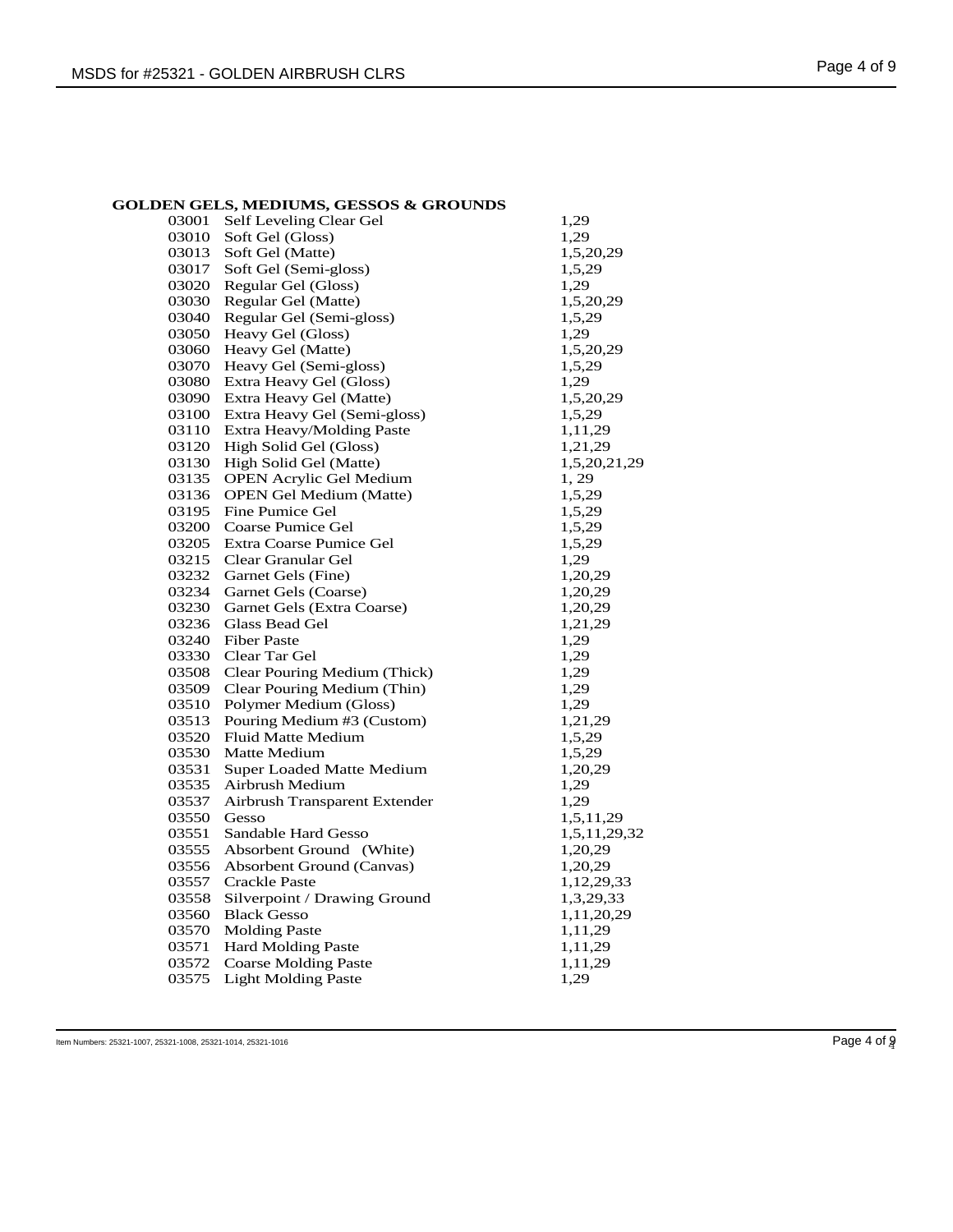| 03580 | Retarder                            | 29      |
|-------|-------------------------------------|---------|
| 03595 | <b>OPEN Acrylic Thinner</b>         | 29      |
| 03640 | Acrylic Ground for Pastels          | 1,20,29 |
| 03670 | Acrylic Modifier for Plaster        | 1,29    |
| 03690 | Silkscreen Medium                   | 1,29    |
| 03695 | Silkscreen Fabric Gel               | 1,22,29 |
| 03720 | Acrylic Glazing Liquid (Gloss)      | 1,29    |
| 03721 | Acrylic Glazing Liquid (Satin)      | 1,29    |
| 03725 | <b>OPEN Acrylic Fluid Medium</b>    | 1,29    |
| 03726 | <b>OPEN Medium (Matte)</b>          | 1,5,29  |
| 03750 | <b>Stop Out Varnish</b>             | 1,13,29 |
| 03910 | GAC-100 Acrylic                     | 1,29    |
| 03920 | GAC-200 Acrylic                     | 1,29    |
| 03940 | GAC-400 Acrylic                     | 1,22,29 |
| 03950 | GAC-500 Acrylic                     | 1,29    |
| 03970 | GAC-700 Acrylic                     | 1,29    |
| 03980 | GAC-800 Acrylic                     | 1,29    |
| 03990 | GAC-900 Acrylic                     | 1,22,29 |
| 07750 | Acrylic Topcoat Ultra Matte         | 1,5,29  |
| 07770 | Porcelain Restoration Glaze (Gloss) | 1,29    |
| 07771 | Porcelain Restoration Glaze (Matte) | 1,5,29  |
| 08510 | Liquid Thickener (Long Rheology)    |         |
| 08520 | Liquid Thickener (Short Rheology)   |         |

## *SECTION 2 - HAZARD IDENTIFICATION*

#### **PRODUCTS DO NOT MEET OSHA/GHS HAZARD CLASSIFICATION CRITIA**

#### **HAZARDS NOT OTHERWISE CLASSIFIED:**

**INHALATION HEALTH RISKS AND SYMPTOMS OF EXPOSURE:** None expected under normal conditions of use. Irritation of the nose, throat and lungs is associated with excessive exposure to ammonia, which may occur when large volumes of product are used in an area with limited ventilation.

GAC-400 Acrylic and GAC-900 Acrylic contain formaldehyde, which may irritate the respiratory system, or cause allergic reaction in sensitized individuals. See "Additional Hazards" for formaldehyde, below.

**EYE CONTACT HEALTH RISKS AND SYMPTOMS OF EXPOSURE:** Contact may be slightly irritating to eyes.

**SKIN CONTACT HEALTH RISKS AND SYMPTOMS OF EXPOSURE:** Prolonged or repeated contact may be irritating to skin.

**INGESTION HEALTH RISKS AND SYMPTOMS OF EXPOSURE:** May cause irritation to gastrointestinal system.

**MEDICAL CONDITIONS GENERALLY AGGRAVATED BY EXPOSURE:** Pre-existing skin, eye, or respiratory conditions may be aggravated by exposure.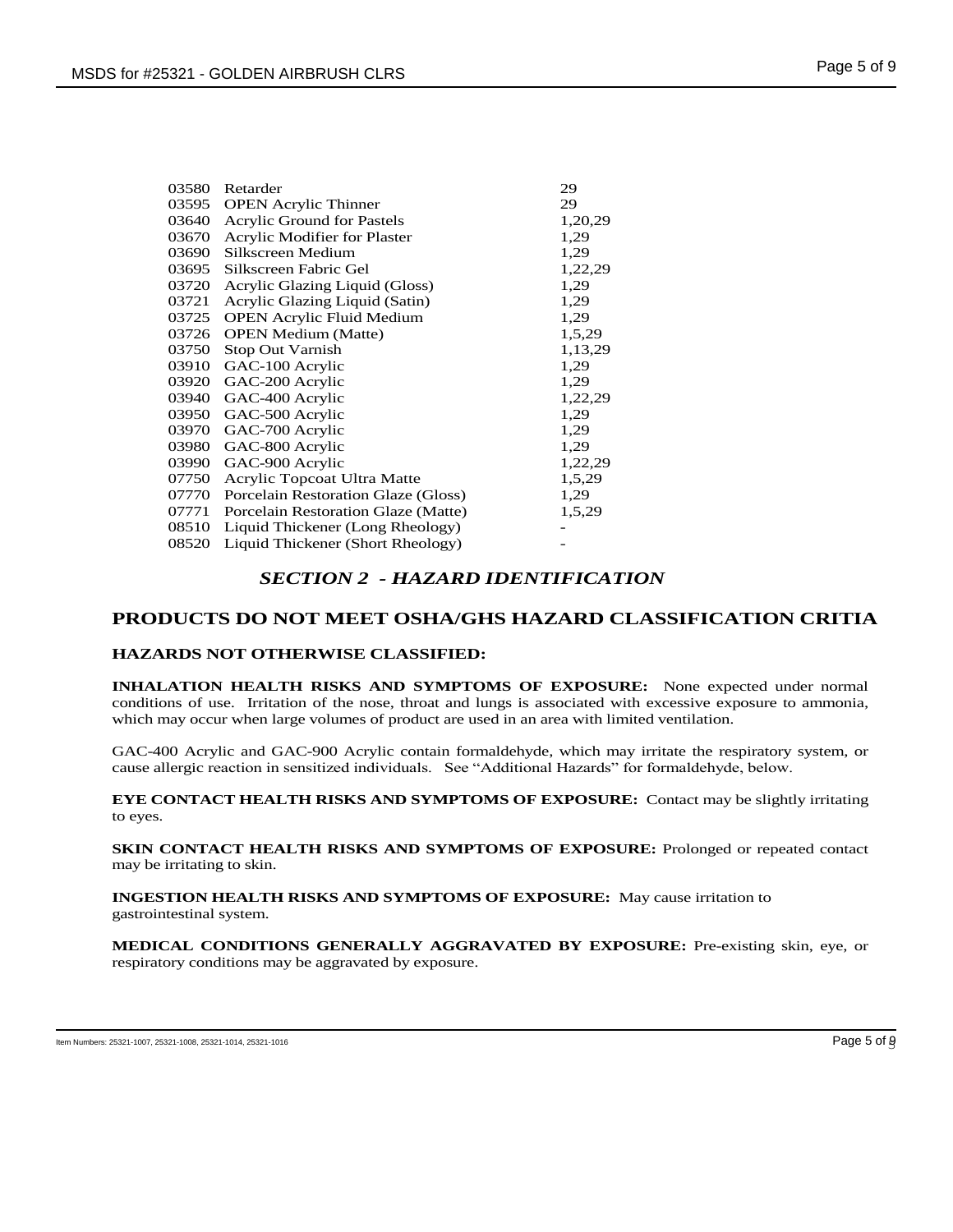#### **ADDITIONAL HAZARDS ASSOCIATED WITH SPECIFIED PIGMENTS OR THEIR COMPONENTS IDENTIFIED IN SECTION 3:**

CADMIUM- Cadmium Compounds are classified by IARC as probably carcinogenic in humans. OSHA also classifies such compounds as causing lung and kidney disease. **WARNING: DO NOT SPRAY APPLY –** This product contains cadmium, a chemical known to the State of California to cause cancer by means of inhalation.

CARBON BLACK- IARC classification as Group 2B, possibly carcinogenic to humans **WARNING:** This product contains a chemical known to the State of California to cause cancer. (Applies to airborne particles of respirable size only)

CERULEAN BLUE- Skin contact may cause allergic sensitization. Ingestion may cause systemic toxicity.

CRYSTALLINE SILICA- IARC Group 1 carcinogen based on sufficient evidence of carcinogenicity in humans and experimental animals through inhalation overexposure. **WARNING:** This product contains a chemical known to the State of California to cause cancer. (Applies to airborne particles of respirable size only)

COBALT COMPOUNDS- Individuals hypersensitive to Cobalt may develop asthma, bronchitis, or shortness of breath. May cause skin sensitization.

CHROMIUM- Long term inhalation exposure to trivalent chromium compounds may cause damage to the lungs and respiratory tract. While Chromium and some of its compounds are considered carcinogenic, both in animals and humans, evidence of Chromium (III) compound carcinogenicity is inconclusive.

FORMALDEHYDE- Listed as a suspected human carcinogen by ACGIH, potentially carcinogenic by NIOSH and OSHA, and a known human carcinogen by NTP. **WARNING:** This product contains a chemical known to the State of California to cause cancer.

MANGANESE- Overexposure may affect the Central Nervous System and lungs, resulting in transitory psychosis, tiredness, weakness and pneumonitis. May aggravate preexisting neuralgic conditions.

MICA- Can cause slight lung fibrosis and pneumoconiosis.

NICKEL, METAL AND COMPOUNDS- IARC and NTP also state there is sufficient evidence of carcinogenicity in experimental animals and humans. Ingestion may result in damage to the testes. **WARNING:** This product contains a chemical known to the State of California to cause cancer.

QUINACRIDONES- Overexposure may cause dermatitis. Pigment contains a compound found to be a skin, eye and respiratory irritant.

TITANIUM DIOXIDE- Listed by IARC under category 2B, possibly carcinogenic to humans.

ZINC- Overexposure may result in fever, chills, muscular pain or nausea.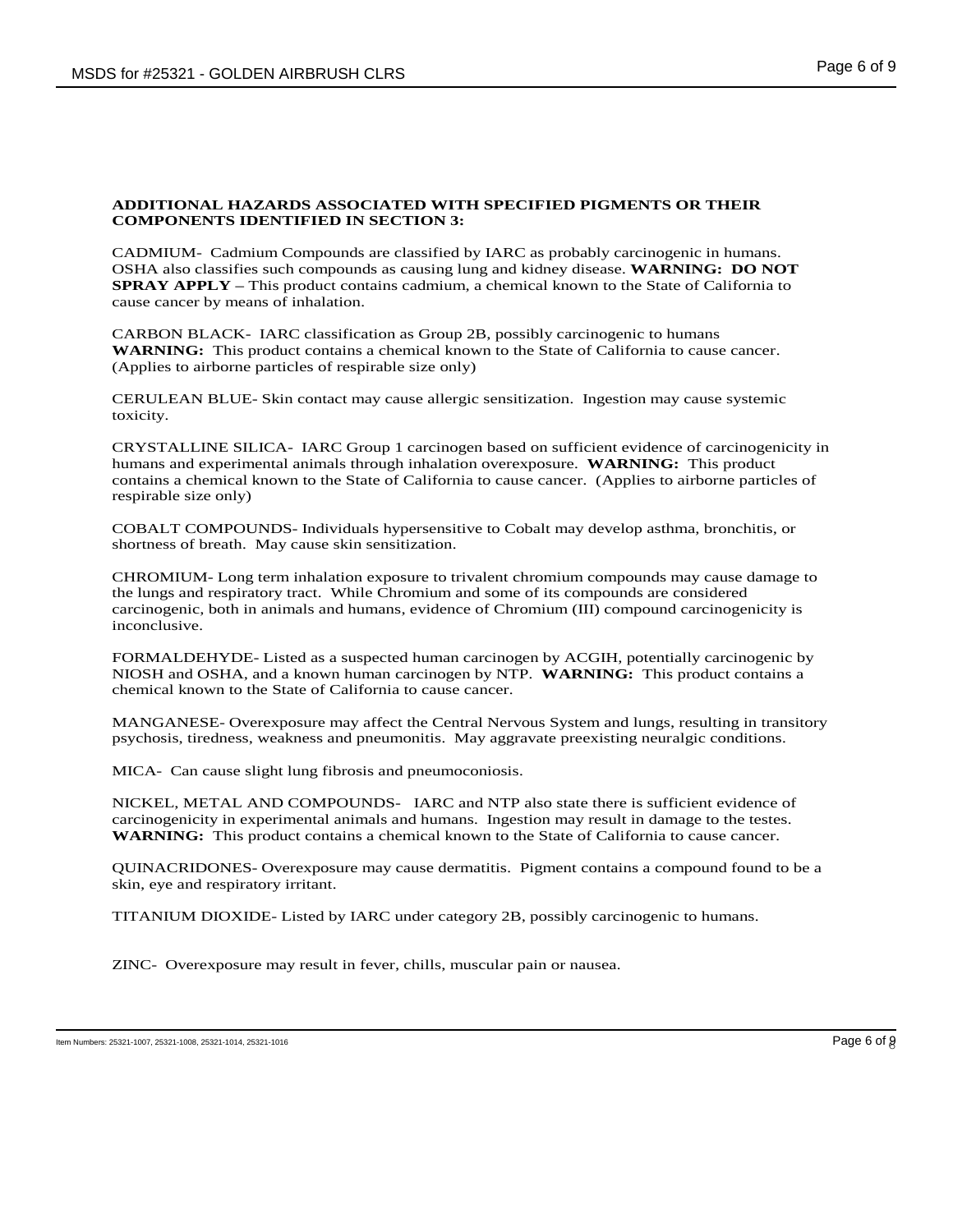#### *SECTION 3 - COMPOSITION/ INFORMATION ON INGREDIENTS*

|                  |                                | <b>Max</b>     |                   | <b>OSHA PERMISSIBLE EXPOSURE LIMITS</b> |             |                |
|------------------|--------------------------------|----------------|-------------------|-----------------------------------------|-------------|----------------|
| <b>CODE</b>      |                                | $\frac{6}{6}$  | <b>CAS NUMBER</b> | <b>TWA</b>                              | <b>STEL</b> | <b>CEILING</b> |
| 1                | Ammonium Hydroxide (26%)       | $\cdot$ .2     | 1336-21-6         |                                         | 35 ppm      |                |
| $\overline{2}$   | Alumina                        | 1              | 1344-28-1         | $10 \text{ mg/M}^3$                     |             |                |
| 3                | Aluminum Hydroxide             | 5              | 21645-51-2        | NE                                      |             |                |
| 4                | Aluminum Oxide                 | 20             | 1344-28-1         | $10 \text{ mg/M}^3$                     |             |                |
| 5                | Amorphous Silica               | 10             | 7631-86-9         | 6 mg/ $M^3$                             |             |                |
| 6                | Antimony and Compounds         | 10             | 7440-36-0         | .5 mg/ $M^3$                            |             |                |
| $\boldsymbol{7}$ | <b>Barium Sulfate</b>          | 10             | 7727-43-7         | $10 \text{ mg/M}^3$                     |             |                |
| 8                | Barium, Soluble Compounds      | 5 <sup>1</sup> | 7440-39-3         | .5 mg/ $M^3$                            |             |                |
| 8.5              | Bismuth Vanadium Oxide         | 22             | 14059-33-7        | $15 \text{ mg/M}^3$                     |             |                |
| 9                | Cadmium Sulfide                | 20             | 1306-23-6         | $5 \mu g/M^3$ (as Cadmium)              |             |                |
| 10               | Cadmium Selenide               | 20             | 1306-24-7         | $5 \mu g/M^3$ (as Cadmium)              |             |                |
| 11               | Calcium Carbonate              | 25             | 1317-65-3         | $15 \text{ mg/M}^3$                     |             |                |
| 12               | Calcium Silicate               | 5              | 13983-17-0        | NE                                      |             |                |
| 13               | Carbon Black                   | 25             | 1333-86-4         | 3.5 mg/ $M^3$                           |             |                |
| 14               | Chromium (III) Compounds       | 20             | vary              | .5 mg/ $M^3$                            |             |                |
| 15               | Chromium Metal                 | 10             | 7440-47-3         | 1 mg/ $M^3$                             |             |                |
| 16               | CI PY 35 (Cadmium Pigment)     | 25             | 8048-07-5         | $5 \mu g/M^3$ (as Cadmium)              |             |                |
| 17               | CI PR 108 (Cadmium Pigment) 25 |                | 58339-34-7        | $5 \mu g/M^3$ (as Cadmium)              |             |                |
| 18               | <b>Cobalt Compounds</b>        | 20             | vary              |                                         |             |                |
| 19               | Copper                         | 5              | 7440-50-8         | 1 mg/ $M^3$                             |             |                |
| 20               | Crystalline Silica             | 5              | 14464-46-1        | $.05 \text{ mg/M}^3$                    |             |                |
| 21               | Dipropylene Glycol-            |                |                   |                                         |             |                |
|                  | Monobutyl Ether                | 5              | 29911-28-2        | NE                                      |             |                |
| 22               | Formaldehyde                   | .05            | $50-00-0$         | .75 ppm                                 | 2 ppm       |                |
| 23               | Graphite(natural)              | 20             | 7782-42-5         | $2.5 \text{ mg/M}^3$                    |             |                |
| 24               | Iron Oxide                     | 25             | 1309-37-1         | $10 \text{ mg/M}^3$                     |             |                |
| 25               | Manganese compounds            | 5              | 7439-96-5         | NE                                      | 5 mg/ $M^3$ |                |
| 27               | Mica                           | 15             | 12001-26-2        | $3 \text{ mg/M}^3$                      |             |                |
| 28               | Nickel Compounds               | 15             | vary              | .1 mg/ $M^3$                            |             |                |
| 29               | Propylene Glycol               | 70             | $57 - 55 - 6$     | NE                                      |             |                |
| 30               | Quaternary Ammonium Salt       | 5              | 112-02-7          | NE                                      |             |                |
| 31               | Quinacridonequinone            | 5              | 1503-48-6         | NE                                      |             |                |
| 32               | Talc                           | 10             | 14807-96-6        | $2 \text{ mg/M}^3$                      |             |                |
| 33               | <b>Titanium Dioxide</b>        | 30             | 13463-67-7        | $10 \text{ mg/M}^3$                     |             |                |
| 34               | Zinc Oxide                     | 20             | 1314-13-2         | $10 \text{ mg/M}^3$                     |             |                |
| 35               | Zinc Sulfide, Cu Chloride      |                |                   |                                         |             |                |
|                  | Doped                          | 30             | 68611-70-1        | <b>NE</b>                               |             |                |
|                  |                                |                |                   |                                         |             |                |

TWA= Time Weighted Average (ave. airborne exposure in 8 hr work shift work week) STEL= Short Term Exposure Limit (15 minute time weighted average exposure) CEILING = exposure not to be exceeded during any part of the work day NE = None established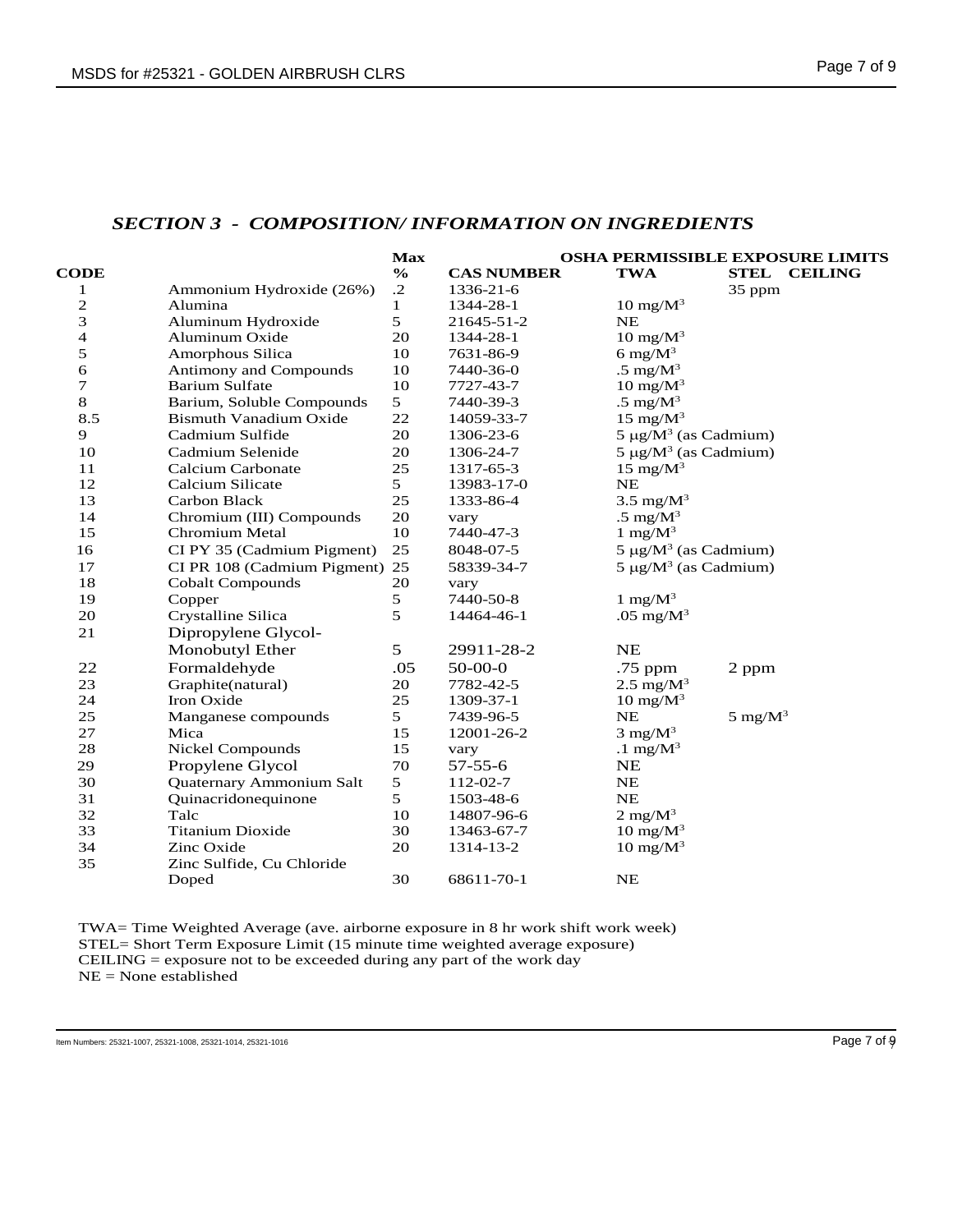$mg/M^3$  = approximate milligrams of substance per cubic meter of air

# *SECTION 4 - FIRST AID MEASURES*

**EYE CONTACT:** Flush with water for 15 minutes. SEE DOCTOR if any symptoms persist. **SKIN CONTACT:** Wash with soap and water. SEE DOCTOR if skin irritation occurs. **INHALATION:** Remove subject to fresh air. SEE DOCTOR if symptoms persist **INGESTION:** If swallowed, dilute by giving 2 or more glasses of water to drink ONLY IF CONSCIOUS! SEE DOCTOR.

#### *SECTION 5 - FIRE FIGHTING MEASURES*

**FLASH POINT:** None **METHOD USED:** N/A **FLAMMABLE LIMITS IN AIR BY VOLUME: LOWER:** N/A **UPPER:** N/A **EXTINGUISHING MEDIA:** Carbon dioxide, water spray, foam or dry chemical. **SPECIAL FIRE FIGHTING PROCEDURES:** Use self-contained breathing apparatus and full protective clothing. **UNUSUAL FIRE AND EXPLOSION HAZARDS:** Decomposition and combustion products may be toxic.

# *SECTION 6 – ACCIDENTAL RELEASE MEASURES*

Contain spill. Recover material for use or proper disposal. Clean reside with aqueous mopping.

# *SECTION 7 - HANDLING AND STORAGE*

For best product stability, avoid freezing and higher than normal ambient temperatures.

# *SECTION 8 - EXPOSURE CONTROL/PERSONAL PROTECTION*

**RESPIRATORY PROTECTION:** None required under normal use. When sanding or spraying, use a NIOSH P100 dust and mist respirator. If conditions warrant, a vapor respirator for protection against ammonia may be used.

**VENTILATION:** General dilution ventilation is recommended at a level sufficient to keep individuals asymptomatic to inhalation exposure.

**PROTECTIVE GLOVES:** None required under normal use. For techniques requiring continual hand exposure, gloves are recommended.

**OTHER PROTECTIVE CLOTHING OR EQUIPMENT:** None required under normal use.

**WORK/HYGIENIC PRACTICES:** All Golden products should be used in accordance with safe handling practices, including: do not eat, drink or smoke when working with materials, avoid excessive skin contact, wash after working with materials.

# *SECTION 9 - PHYSICAL/CHEMICAL PROPERTIES*